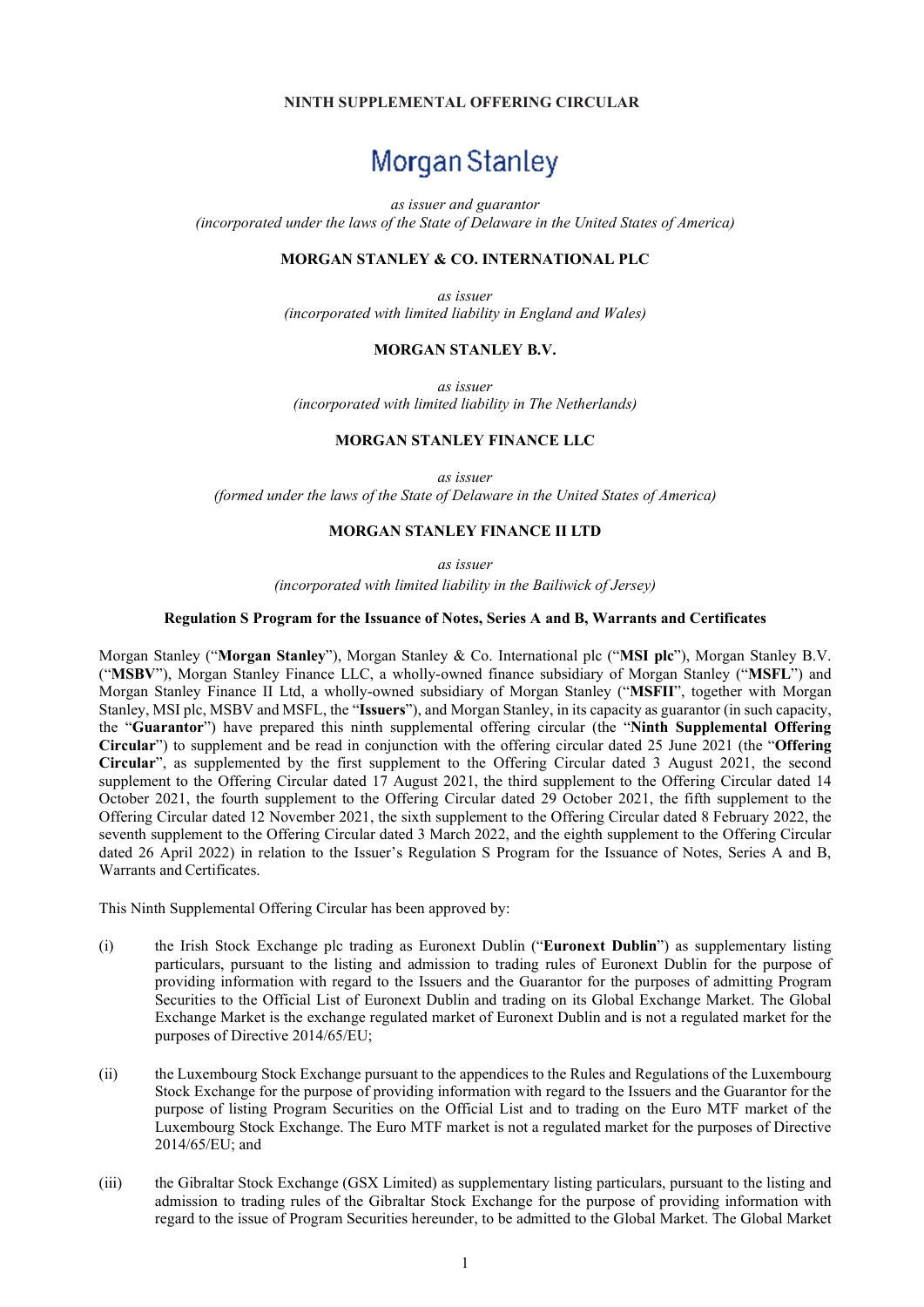is the exchange regulated market of the Gibraltar Stock Exchange and is not a regulated market for the purposes of Directive 2014/65/EU.

Warning: This Ninth Supplemental Offering Circular does not constitute a "supplement" for the purposes of Regulation (EU) 2017/1129 (the "Prospectus Regulation"), this Ninth Supplemental Offering Circular and the Offering Circular have been prepared on the basis that no prospectus shall be required under the Prospectus Regulation for any Program Securities to be offered and sold under the Offering Circular. The Offering Circular and this Ninth Supplemental Offering Circular have not been approved or reviewed by any regulator which is a competent authority under the Prospectus Regulation in the European Economic Area (the "EEA").

Terms defined in the Offering Circular shall have the same meaning when used in this Ninth Supplemental Offering Circular. To the extent that there is any inconsistency between any statement in this Ninth Supplemental Offering Circular and any other statement in, or incorporated by reference in to, the Offering Circular, the statements in this Ninth Supplemental Offering Circular will prevail.

The purpose of this Ninth Supplemental Offering Circular is to:

- (a) disclose the publication by Morgan Stanley of its Quarterly Report on Form 10-Q for the quarterly period ended 31 March 2022 (the "Morgan Stanley March 2022 Form 10-Q");
- (b) disclose the publication by MSI plc of its annual report and financial statements for the year ended 31 December 2021 (the "MSI plc 2021 Annual Report");
- (c) disclose the publication by MSBV of its annual report and financial statements for the year ended 31 December 2021 (the "MSBV 2021 Annual Report");
- (d) disclose the publication by MSFL of its annual report and financial statements for the year ended 31 December 2021 (the "MSFL 2021 Annual Report");
- (e) disclose the publication by MSFII of its annual report and financial statements for the year ended 31 December 2021 (the "MSFII 2021 Annual Report");
- (f) incorporate the Morgan Stanley March 2022 Form 10-Q, MSI plc 2021 Annual Report, MSBV 2021 Annual Report, MSFL 2021 Annual Report and the MSFII 2021 Annual Report by reference into the Base Prospectus, as set out in "Part A" of this Ninth Supplemental Offering Circular;
- (g) incorporate the fifth supplement to the Registration Document of Morgan Stanley, Morgan Stanley & Co. International plc, Morgan Stanley B.V. and Morgan Stanley Finance LLC dated 20 May 2022 (the "Fifth Supplement to the Registration Document") by reference into the Offering Circular, as set out in "Part A" of this Ninth Supplemental Offering Circular;
- (h) make amendments to the "Overview" section in the Offering Circular pursuant to the publication of the Morgan Stanley March 2022 Form 10-Q, MSI plc 2021 Annual Report, MSBV 2021 Annual Report, MSFL 2021 Annual Report and MSFII 2021 Annual Report, as set out in "Part B" of this Ninth Supplemental Offering Circular; and
- (i) make certain consequential amendments to "General Information" section in the Base Prospectus pursuant to the publication of the Morgan Stanley March 2022 Form 10-Q, MSI plc 2021 Annual Report, MSBV 2021 Annual Report, MSFL 2021 Annual Report and MSFII 2021 Annual Report and S&P's upgrade to the Long-Term debt rating of Morgan Stanley and MSFL, as set out in "Part C" of this Ninth Base Prospectus Supplement.

Save as disclosed in this Ninth Supplemental Offering Circular, no significant new factor, material mistake or inaccuracy relating to information included in the Offering Circular has arisen since the publication of the Offering Circular.

Each Responsible Person (as defined below) accepts responsibility for the information contained in the relevant document and confirms that, to the best of its knowledge, having taken all reasonable acre to ensure that such is the case, the information contained in the relevant document is in accordance with the facts and does not omit anything likely to affect the import of such information.

#### "Responsible Person" means:

(a) Morgan Stanley with regard to this Ninth Supplemental Offering Circular which comprises this Ninth Supplemental Offering Circular hereto with the exception of items 2, 3, 4 and 5 of Part A, items 2, 3, 4 and 5 of Part B and items 1, 2, 3, 4, 6, 7, 8, 9, 11, 12, 13, 14 and 16 of Part C hereto;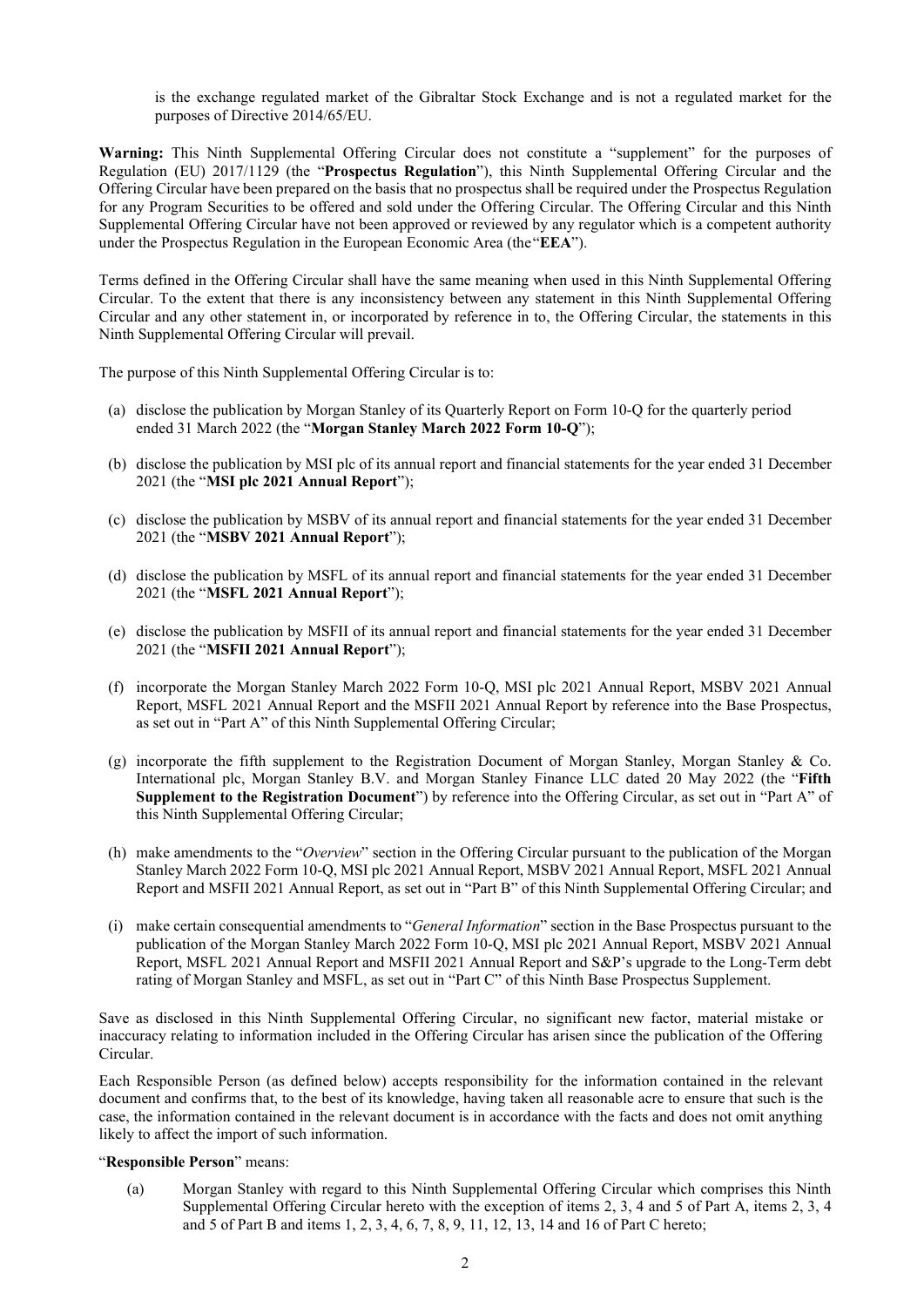- (b) MSI plc with regard to this Ninth Supplemental Offering Circular which comprises this Ninth Supplemental Offering Circular with the exception of items 1, 3, 4, and 5 of Part A, items 1, 3, 4 and 5 of Part B and items 2, 3, 4, 5, 7, 8, 9, 10, 12, 13, 14, 15 and 16 of Part C hereto;
- (c) MSBV with regard to this Ninth Supplemental Offering Circular which comprises this Ninth Supplemental Offering Circular with the exception of items 1, 2, 4 and 5 of Part A, items 1, 2, 4 and 5 of Part B and items 1, 3, 4, 5, 6, 8, 9, 10, 11, 13 and 14, 15 and 16 of Part C hereto;
- (d) MSFL with regard to this Ninth Supplemental Offering Circular which comprises this Ninth Supplemental Offering Circular with the exception of items 1, 2, 3 and 5 of Part A, items 1, 2, 3 and 5 of Part B and items 1, 2, 4, 5, 6, 7, 9, 10, 11, 12, 14 and 16 of Part C hereto; and
- (e) MSFII with regard to this Ninth Supplemental Offering Circular which comprises this Ninth Supplemental Offering Circular with the exception of items 1, 2, 3 and 4 of Part A, items 1, 2, 3 and 4 of Part B and items, 1, 2, 3, 5, 6, 7, 8, 10, 11, 12, 13, 15 and 16 of Part C hereto.

Any information or documents incorporated by reference into the Morgan Stanley March 2022 Form 10-Q, MSI plc 2021 Annual Report, MSBV 2021 Annual Report, MSFL 2021 Annual Report and MSFII 2021 Annual Report do not form part of this Ninth Supplemental Offering Circular and any information or documents which are not incorporated by reference are either not relevant for the investor or covered in another part of this Ninth Supplemental Offering Circular.

This Ninth Supplemental Offering Circular, the MSI plc 2021 Annual Report, MSBV 2021 Annual Report, MSFL 2021 Annual Report and MSFII 2021 Annual Report Proxy Statement are available for viewing, and copies may be obtained from, the officers of the Issuers and the Paying Agents.

This Ninth Supplemental Offering Circular is available on Morgan Stanley's website at http://sp.morganstanley.com/EU/Documents and on the website of the Luxembourg Stock Exchange at www.bourse.lu and the website of the Gibraltar Stock Exchange at https://www.gsx.gi/.

The Morgan Stanley March 2022 Form 10-Q is available on Morgan Stanley's website at https://www.morganstanley.com/content/dam/msdotcom/en/about-us-ir/shareholder/10q0322.pdf and on the website of the Luxembourg Stock Exchange at www.bourse.lu.

The MSI plc 2021 Annual Report is available on Morgan Stanley's website at https://sp.morganstanley.com/EU/Download/GeneralDocument?documentID=deb4bb5b-28f7-4e8d-bad4 c506299f78e9 and on the website of the Luxembourg Stock Exchange at www.bourse.lu.

The MSBV 2021 Annual Report is available on Morgan Stanley's website at https://sp.morganstanley.com/EU/Download/GeneralDocument?documentID=c69a203a-ea4e-4936-8fbc-3ba16badc461 and on the website of the Luxembourg Stock Exchange at www.bourse.lu.

The MSFL 2021 Annual Report is available on Morgan Stanley's website at https://sp.morganstanley.com/EU/Download/GeneralDocument?documentID=1d6e0bc9-1aa7-4d35-a7a1- 882d92a96edc and on the website of the Luxembourg Stock Exchange at www.bourse.lu.

The MSFII 2021 Annual Report is available on Morgan Stanley's website at https://sp.morganstanley.com/EU/Download/GeneralDocument?documentID=b932890f-44d1-49da-ac49 cd125e911384 and on the website of the Luxembourg Stock Exchange at www.bourse.lu.

The Fifth Supplement to the Registration Document is available on Morgan Stanley's website at http://sp.morganstanley.com/EU/Documents.

20 May 2022

# MORGAN STANLEY

# MORGAN STANLEY & CO. INTERNATIONAL PLC

# MORGAN STANLEY B.V.

# MORGAN STANLEY FINANCE LLC

# MORGAN STANLEY FINANCE II LTD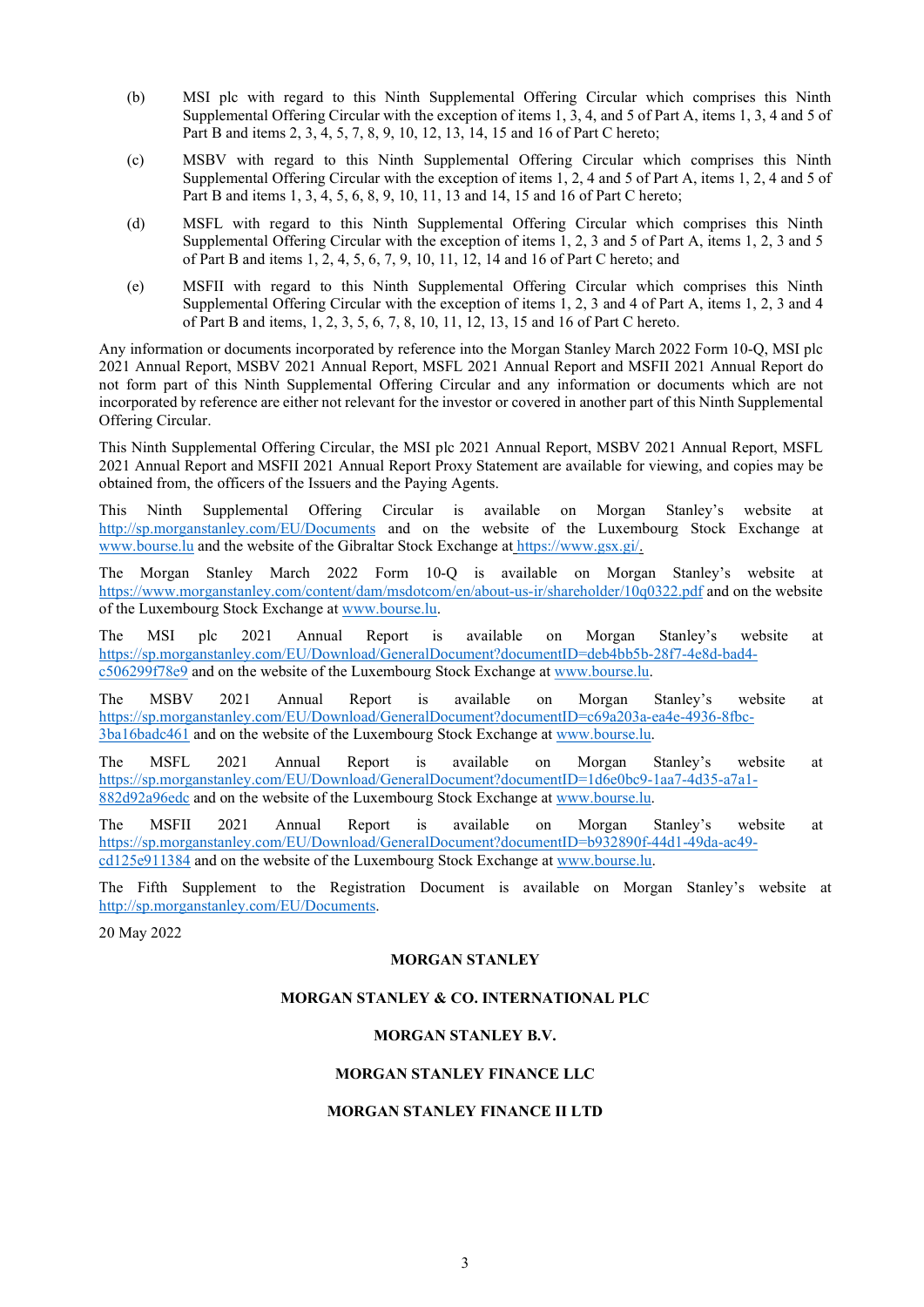# **CONTENTS**

**Page** 

| <b>PART A – INCORPORATION BY REFERENCE</b>                      |  |
|-----------------------------------------------------------------|--|
| <b>PART B – AMENDMENTS TO THE "OVERVIEW" SECTION</b>            |  |
| <b>PART C – AMENDMENTS TO THE "GENERAL INFORMATION" SECTION</b> |  |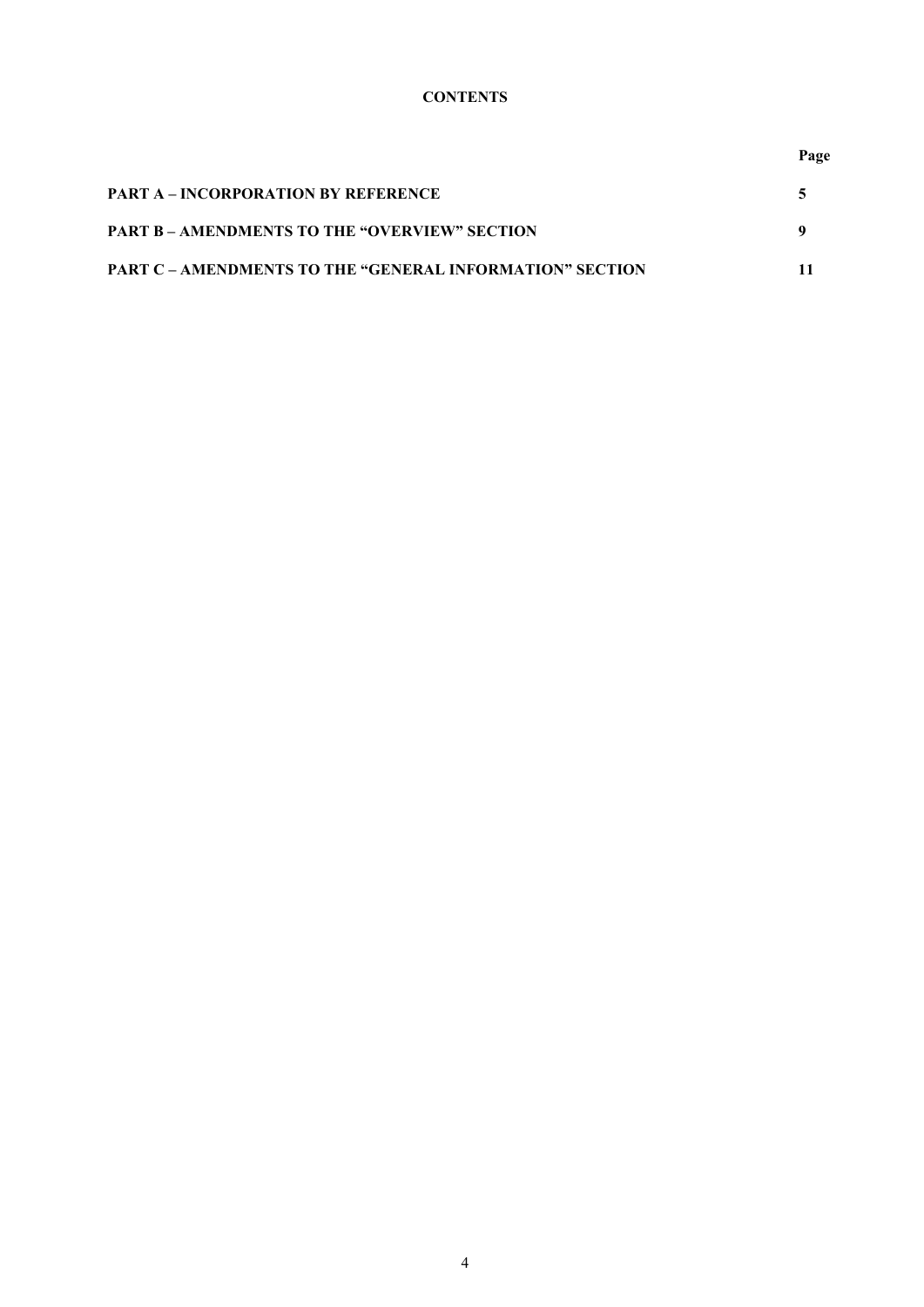# PART A - INCORPORATION BY REFERENCE

This Ninth Supplemental Offering Circular incorporates by reference the Morgan Stanley March 2022 Form 10-Q, MSI plc 2021 Annual Report, MSBV 2021 Annual Report, MSFL 2021 Annual Report, MSFII 2021 Annual Report and the Fifth Supplement to the Registration Document, and supplements the section entitled "Incorporation by Reference" contained on pages 57-66 of the Offering Circular.

The information incorporated by reference must be read in conjunction with the cross-reference table below which supplements the table of information incorporated by reference in the section entitled "Incorporation by Reference" contained on pages 57-66 of the Offering Circular.

The following document and/or information shall be deemed to be incorporated by reference in, and to form part of, the Offering Circular:

| <b>Document filed</b>                                                                             |     |             | Information incorporated by reference                                                       | Page      |
|---------------------------------------------------------------------------------------------------|-----|-------------|---------------------------------------------------------------------------------------------|-----------|
| <b>Morgan Stanley</b><br>1.                                                                       |     |             |                                                                                             |           |
| Quarterly Report on Form 10-Q for<br>the quarterly period ended 31<br>March 2022                  |     |             |                                                                                             |           |
| https://www.morganstanley.com/co<br>ntent/dam/msdotcom/en/about-us-<br>ir/shareholder/10q0322.pdf | (1) |             | Financial Information                                                                       | 1         |
|                                                                                                   | (2) |             | Management's Discussion and Analysis<br>of<br>Financial Condition and Results of Operations | $1 - 22$  |
|                                                                                                   | (3) | <b>Risk</b> | Quantitative and Qualitative Disclosures about                                              | $23 - 30$ |
|                                                                                                   | (4) | Report      | of<br>Independent<br>Registered<br>Public<br><b>Accounting Firm</b>                         | 31        |
|                                                                                                   | (5) |             | <b>Consolidated Financial Statements and Notes</b>                                          | $32 - 63$ |
|                                                                                                   |     | (i)         | Consolidated<br>Income<br>Statements<br>(Unaudited)                                         | 32        |
|                                                                                                   |     | (ii)        | Consolidated<br>Comprehensive<br>Income<br>Statements (Unaudited)                           | 32        |
|                                                                                                   |     | (iii)       | Consolidated Balance Sheet (Unaudited as<br>at 31 March 2022)                               | 33        |
|                                                                                                   |     | (iv)        | Consolidated Statements of Changes in<br>Total Equity (Unaudited)                           | 34        |
|                                                                                                   |     | (v)         | Consolidated<br>Cash<br>Flow<br><b>Statements</b><br>(Unaudited)                            | 35        |
|                                                                                                   |     | (vi)        | Notes to Consolidated Financial Statements<br>(Unaudited)                                   | $36 - 64$ |
|                                                                                                   | (6) |             | Financial Data Supplement (Unaudited)                                                       | 64        |
|                                                                                                   | (7) |             | Glossary of Common Terms and Acronyms                                                       | 65        |
|                                                                                                   | (8) |             | <b>Controls and Procedures</b>                                                              | 66        |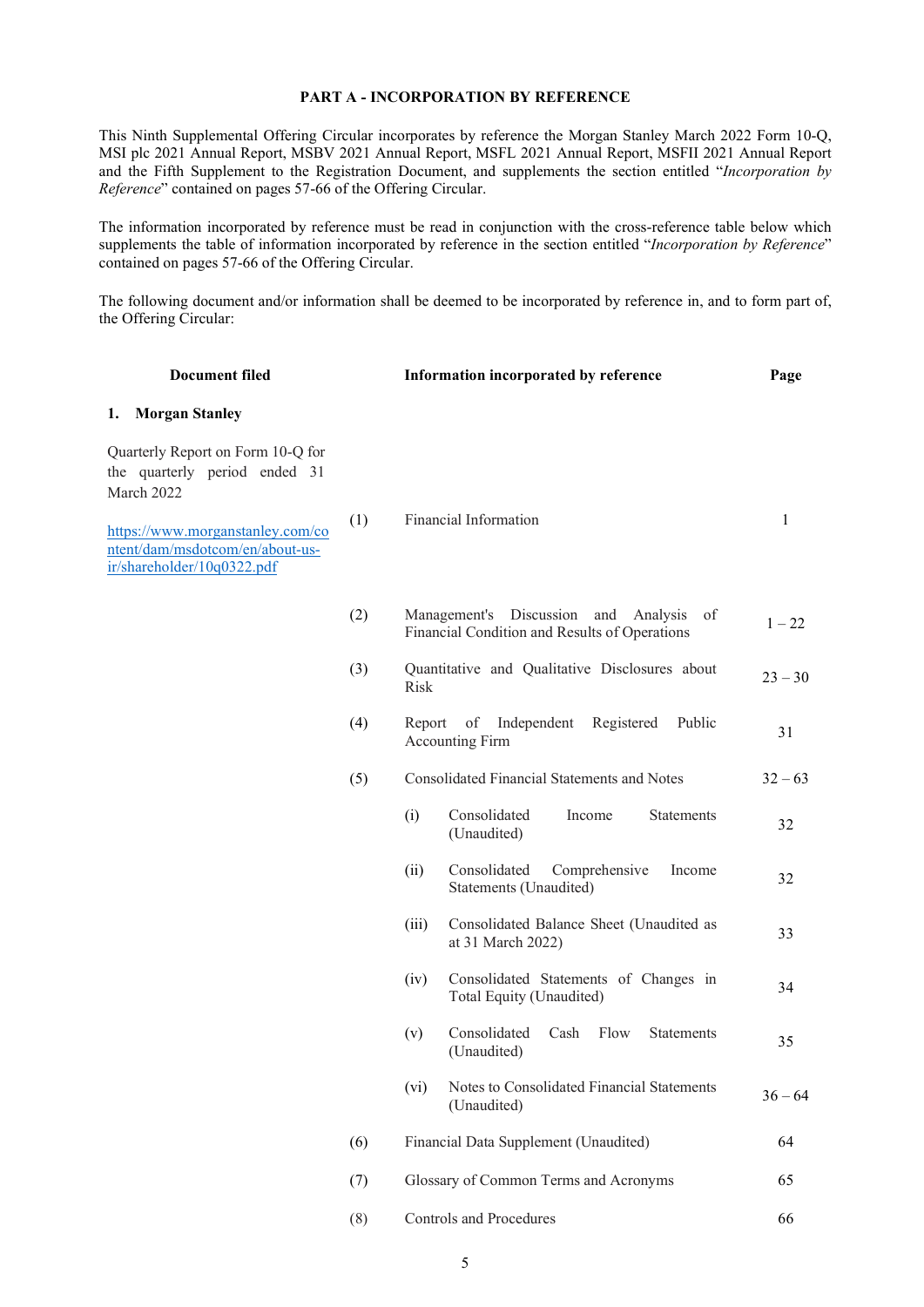| (9)  | Legal Proceedings | 66 |
|------|-------------------|----|
| (10) | Other Information | 66 |

(11) Unregistered Sales of Equity Securities and Use of Proceeds <sup>66</sup>

(12) Signatures 67

# 2. MSI plc

MSI plc Report and financial statements for the year ended 31 December 2021

https://sp.morganstanley.com/EU/ Download/GeneralDocument?doc umentID=deb4bb5b-28f7-4e8dbad4-c506299f78e9

| (1) | Independent auditor's report | 41 - 48 |
|-----|------------------------------|---------|
|     |                              |         |

| (2)  | Consolidated income statement                  | 49          |
|------|------------------------------------------------|-------------|
| (3)  | Consolidated statement of comprehensive income | 50          |
| (4)  | Consolidated statement of changes in equity    | 51          |
| (5)  | Company statement of changes in equity         | 52          |
| (6)  | Consolidated statement of financial position   | 53          |
| (7)  | Company statement of financial position        | 54          |
| (8)  | Consolidated statement of cash flows           | 55          |
| (9)  | Notes to the consolidated financial statements | $56 - 148$  |
| (10) | Appendix to the financial statements           | $149 - 150$ |

# 3. MSBV

MSBV Report and financial statements for the year ended 31 December 2021

https://sp.morganstanley.com/EU/D ownload/GeneralDocument?docum entID=c69a203a-ea4e-4936-8fbc-3ba16badc461

(1) Directors' responsibility statement 11

| (2) | Statement of comprehensive income |  |
|-----|-----------------------------------|--|
| (3) | Statement of changes in equity    |  |
| (4) | Statement of financial position   |  |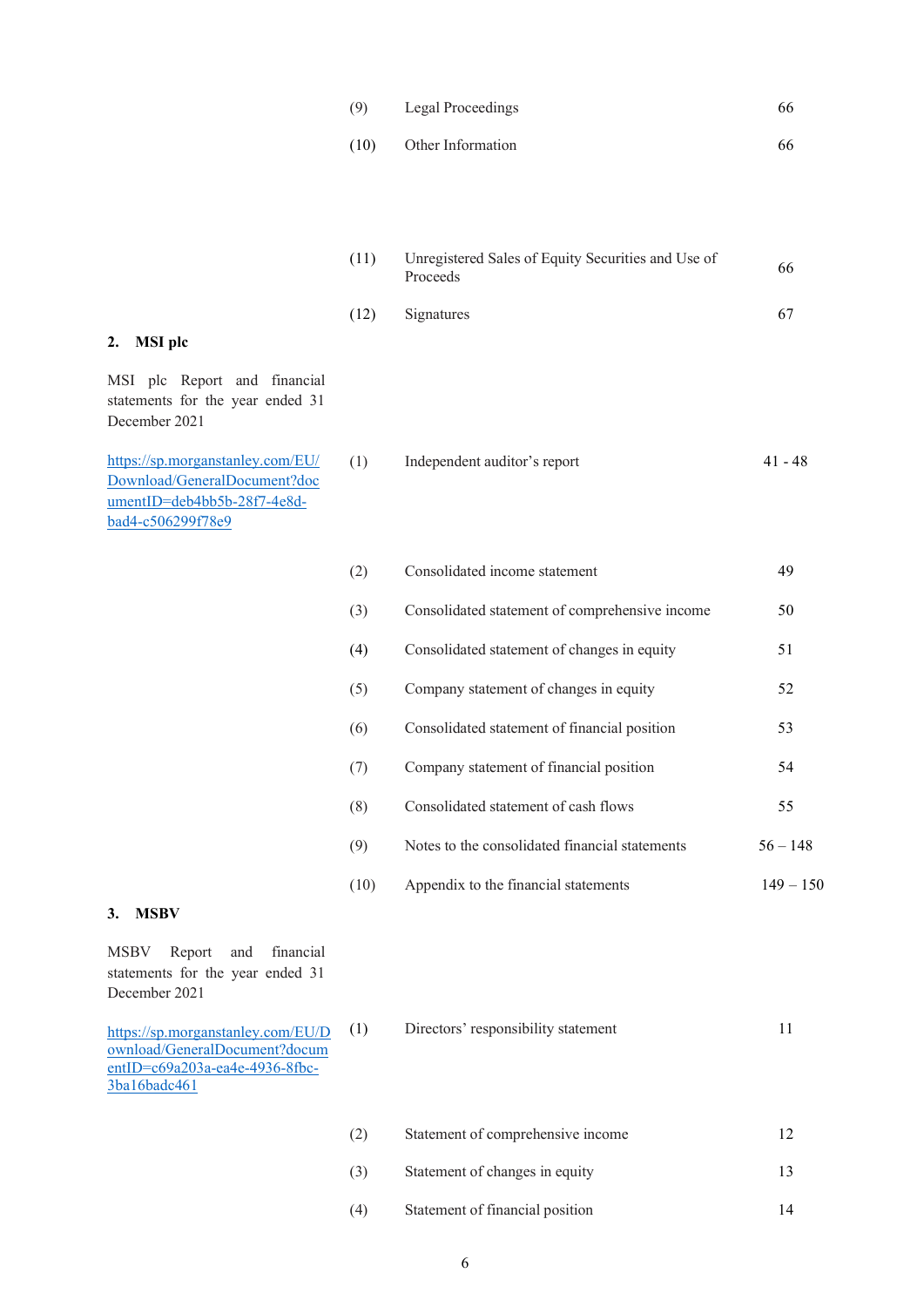| (5) | Statement of cash flows           |           |
|-----|-----------------------------------|-----------|
| (6) | Notes to the financial statements | $16 - 68$ |
| (7) | Additional information            | 69        |
| (8) | Independent auditors' report      |           |

# 4. MSFL

MSFL Annual financial report for the year ended 31 December 2021

https://sp.morganstanley.com/EU/D ownload/GeneralDocument?docum entID=1d6e0bc9-1aa7-4d35-a7a1- 882d92a96edc

(1) Directors' responsibility statement 8

(2) Independent Auditor's report 9 - 10 (3) Statements of financial condition 11 (4) Statements of comprehensive income (Loss) 12 (5) Statements of cash flows 13 (6) Statements of changes in member's equity (Deficit) 14 (7) Notes to the financial statements 15 - 28 (8) Glossary of common terms and acronyms 29

#### 5. MSFII

MSFII Report and financial statements for the year ended 31 December 2021

https://sp.morganstanley.com/EU/ Download/GeneralDocument?doc umentID=b932890f-44d1-49daac49-cd125e911384

(1) Independent auditors report 7 – 9

(2) Statement of comprehensive income 10 (3) Statement of changes in equity 11 (4) Statement of financial position 12 (5) Statement of cash flows 13 (6) Notes to the financial statements 14 - 38

6. Fifth Supplement to the Registration Document of Morgan Stanley, Morgan Stanley & Co. International plc, Morgan Stanley

(1) Part A – Incorporation by Reference 5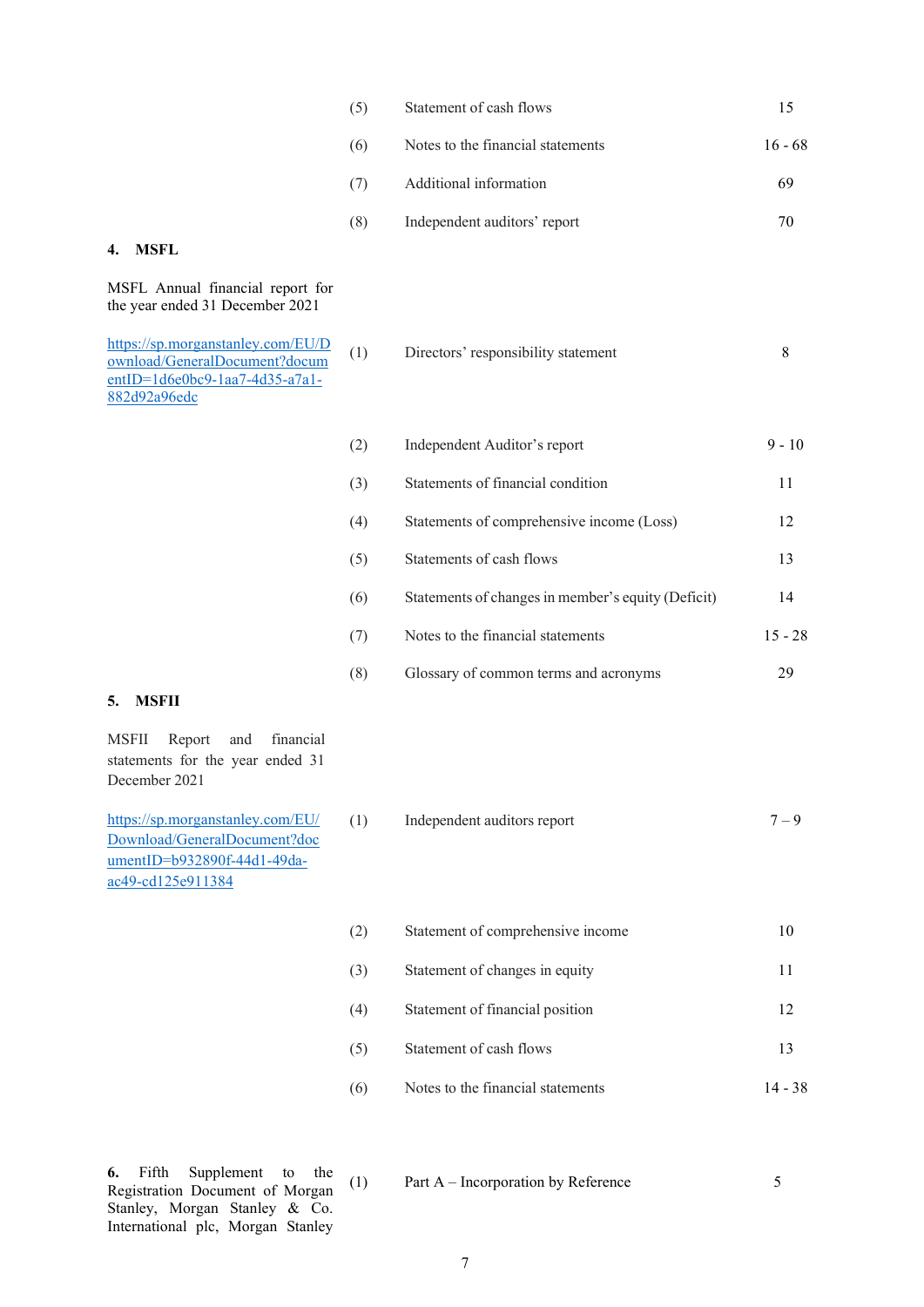B.V. and Morgan Stanley Finance LLC dated 20 May 2022

https://sp.morganstanley.com/EU/D ocuments

| (2) | Part $B -$ Amendments to "Information"<br>Incorporated by Reference" section               |    |
|-----|--------------------------------------------------------------------------------------------|----|
| (3) | Part $C -$ Amendments to "Description of Morgan"<br>Stanley" section                       | 9  |
| (4) | Part D – Amendments to "Description of Morgan"<br>Stanley & Co. International Plc" section | 10 |
| (5) | Part $E -$ Amendments to "Description of Morgan"<br>Stanley B.V." section                  | 11 |
| (6) | Part $F -$ Amendments to "Description of Morgan"<br>Stanley Finance LLC" section           | 12 |

Any non-incorporated parts of a document referred to herein are either deemed not relevant for an investor or are otherwise covered elsewhere in the Offering Circular (as supplemented).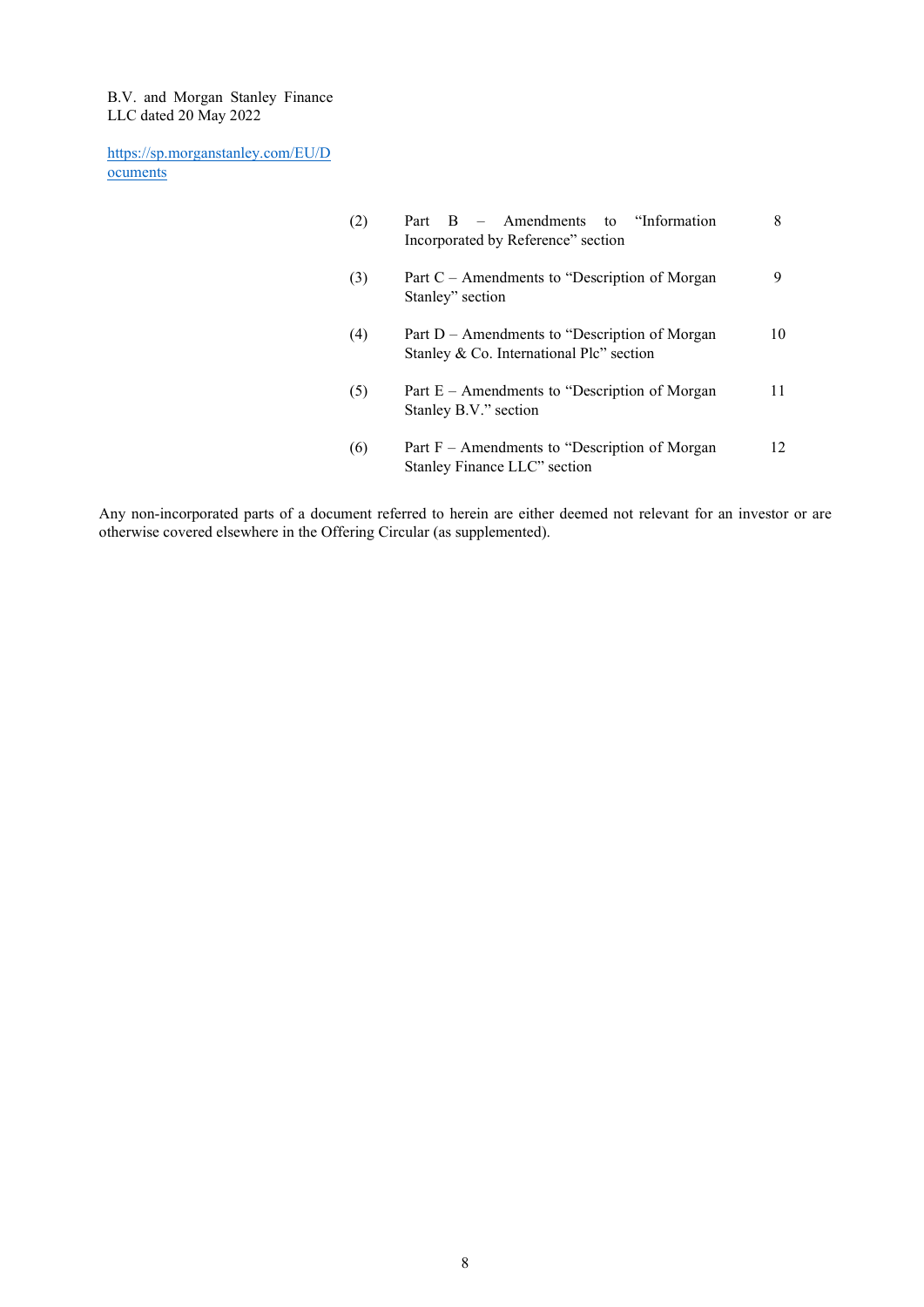# PART B – AMENDMENTS TO THE "OVERVIEW" SECTION

1. The sub-paragraph entitled "Selected key financial information relating to Morgan Stanley" in the section entitled "Selected Historical Key Financial Information" at page 2 of the Offering Circular shall be deemed to deleted in its entirety and replaced by the following:

| Consolidated<br><b>Sheet</b><br><i>Balance</i><br>$(U.S.\$<br>in | At 31<br><b>December</b><br>2021 | At 31<br><b>December</b><br>2020 | At 31 March (unaudited) |           |
|------------------------------------------------------------------|----------------------------------|----------------------------------|-------------------------|-----------|
| millions)                                                        |                                  |                                  | 2022                    | 2021      |
| <i>Total assets</i>                                              | 1,188,140                        | 1,115,862                        | 1,222,233               | 1,158,772 |
| <i>liabilities</i><br>Total<br>and equity                        | 1,188,140                        | 1,115,862                        | 1,222,233               | 1,158,772 |

#### Selected key financial information relating to Morgan Stanley:

| Consolidated<br>Income<br><b>Statements</b>                  | 2021   | 2020   |        |        | <b>Three months ended 31 March</b><br>(unaudited) |  |
|--------------------------------------------------------------|--------|--------|--------|--------|---------------------------------------------------|--|
| $(U.S.\$<br>in<br>millions)                                  |        |        | 2022   | 2021   |                                                   |  |
| Net revenues                                                 | 59,755 | 48,757 | 14,801 | 15,719 |                                                   |  |
| before<br>Income<br>for<br>provisions<br><i>income taxes</i> | 19,668 | 14,418 | 4,588  | 5,344  |                                                   |  |
| Net income                                                   | 15,120 | 11,179 | 3,715  | 4.168  |                                                   |  |

2. The sub-paragraph entitled "Selected key financial information relating to MSI plc" in the section entitled "Selected Historical Key Financial Information" at pages  $2 - 3$  of the Offering Circular shall be deemed to deleted in its entirety and replaced by the following:

Selected key financial information relating to MSI plc:

| Consolidated Statement<br>$\iota$<br>in<br>Financial Position (U.S.\$<br>millions) | 31 Dec 2020 | 31 Dec 2021 |
|------------------------------------------------------------------------------------|-------------|-------------|
| Total assets                                                                       | 597,789     | 567,186     |
| Total liabilities and equity                                                       | 597,789     | 567,186     |
| Net trading income                                                                 | 4,544       | 4,996       |
| Profit before tax                                                                  | 1,575       | 1,940       |
| Profit for the year                                                                | 969         | 1,351       |

3. The sub-paragraph entitled "Selected key financial information relating to MSBV" in the section entitled "Selected Historical Key Financial Information" at page 3 of the Offering Circular shall be deemed to deleted in its entirety and replaced by the following:

Selected key financial information relating to MSBV: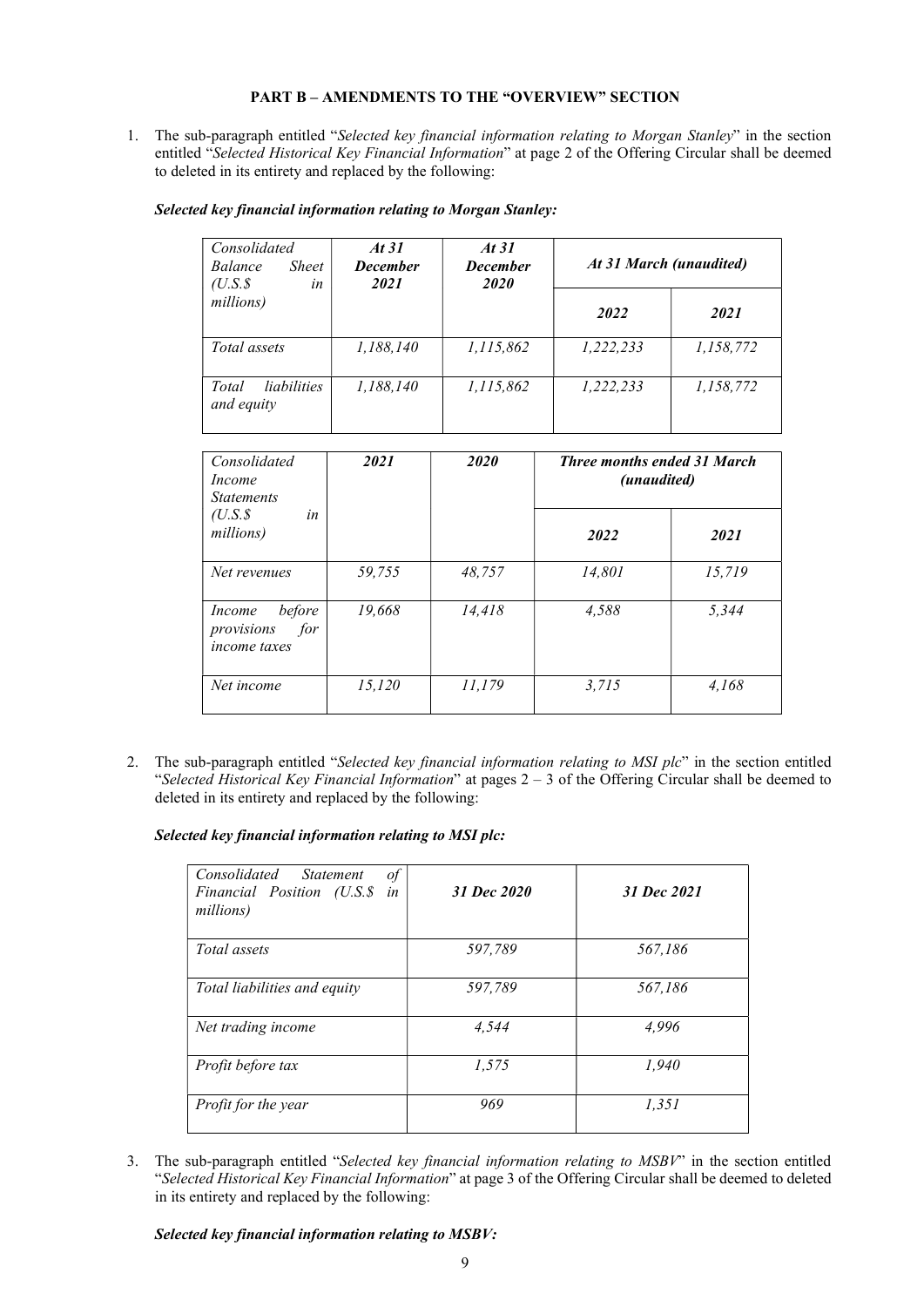| Statement of financial position<br>(in EUR '000) | 31 Dec 2020 | 31 Dec 2021 |
|--------------------------------------------------|-------------|-------------|
| <i>Total assets</i>                              | 8,428,162   | 9,793,864   |
| Total liabilities and equity                     | 8,428,162   | 9,793,864   |

| Statement of comprehensive<br>income (in EUR $000$ )            | 31 Dec 2020 | 31 Dec 2021 |
|-----------------------------------------------------------------|-------------|-------------|
| Net trading expense                                             | (57, 448)   | (79, 521)   |
| Net income on other financial<br>instruments held at fair value | 57.448      | 79.521      |
| Profit before income tax                                        | 4.031       | 2.825       |
| Profit and total comprehensive<br>income for the year           | 3,023       | 2.129       |

4. The sub-paragraph entitled "Selected key financial information relating to MSFL" in the section entitled "Selected Historical Key Financial Information" at page 3 of the Offering Circular shall be deemed to deleted in its entirety and replaced by the following:

Selected key financial information relating to MSFL:

| Financial<br><i>Statements</i><br>of<br>Condition (U.S.\$ in millions) | 31 Dec 2020 | 31 Dec 2021 |
|------------------------------------------------------------------------|-------------|-------------|
| Net income (loss)                                                      |             |             |
| Total assets                                                           | 25,566      | 29.817      |
| Total liabilities                                                      | 26,252      | 30,226      |

5. The sub-paragraph entitled "Selected key financial information relating to MSFII" in the section entitled "Selected Historical Key Financial Information" at pages 3 – 4 of the Offering Circular shall be deemed to deleted in its entirety and replaced by the following:

Selected key financial information relating to MSFII:

| <b>Statements of Financial Position</b><br>$(U.S.\$ | 31 Dec 2020<br>(unaudited) | 31 Dec 2021 |
|-----------------------------------------------------|----------------------------|-------------|
| Net income                                          | 10,000                     | (4,000)     |
| Total assets                                        | 483,000,000                | 313,895,000 |
| <b>Total liabilities</b>                            | Nil                        | 313,416,000 |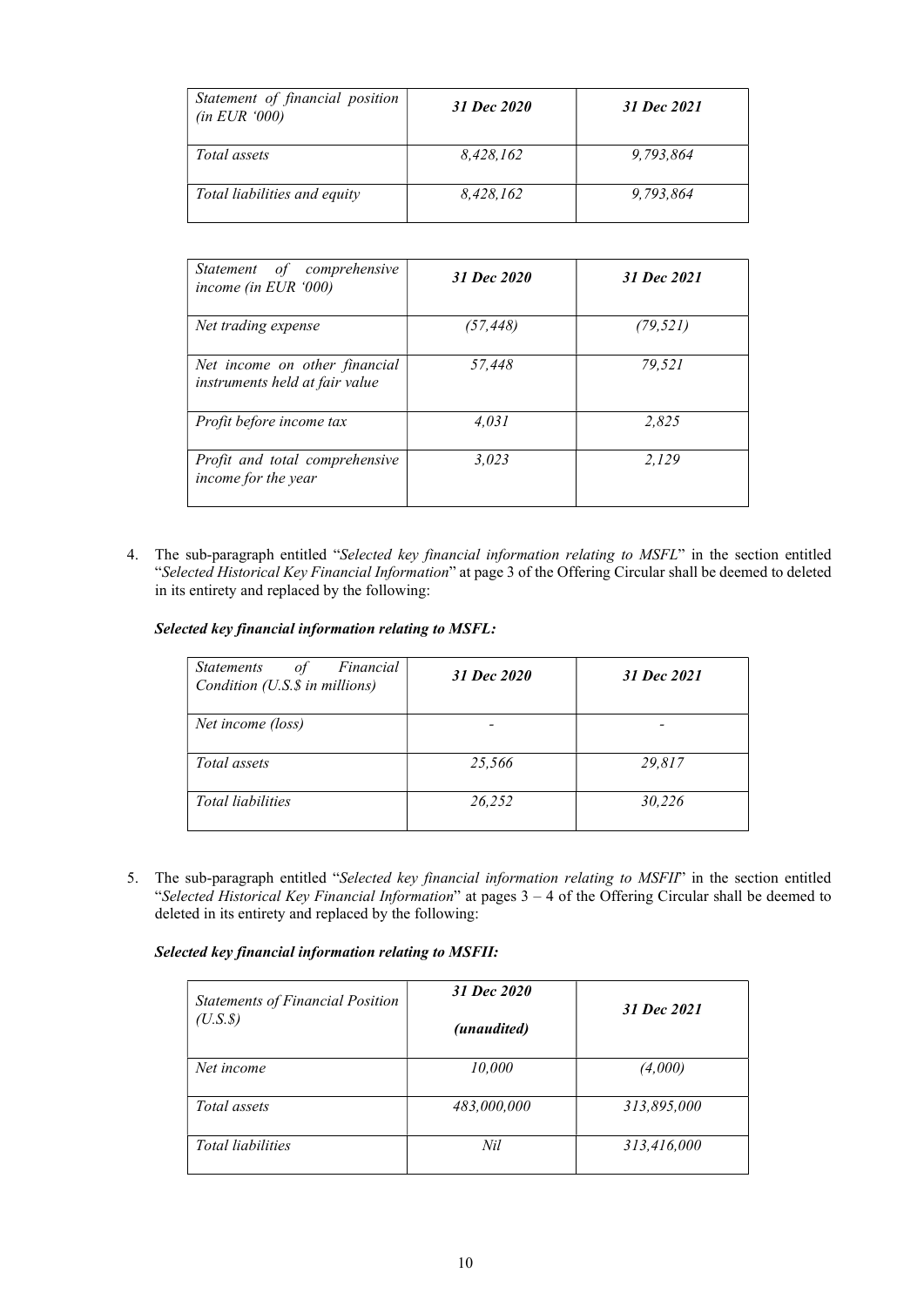#### PART C – AMENDMENTS TO THE "GENERAL INFORMATION" SECTION

1. Sub-paragraph (b) under the section entitled "1. No material adverse change in prospects", as set out on page 638 of the Offering Circular under "General Information" shall be deemed to be deleted in its entirety and replaced with the following:

"(b) There has been no material adverse change in the prospects of MSI plc since 31 December 2021, the date of the last published annual audited accounts of MSI plc."

2. Sub-paragraph (c) under the section entitled "*1. No material adverse change in prospects*", as set out on page 638 of the Offering Circular under "General Information" shall be deemed to be deleted in its entirety and replaced with the following:

"(c) There has been no material adverse change in the prospects of MSBV since 31 December 2021, the date of the last published annual audited accounts of MSBV."

3. Sub-paragraph (d) under the section entitled "1. No material adverse change in prospects", as set out on page 638 of the Offering Circular under "General Information" shall be deemed to be deleted in its entirety and replaced with the following:

"(d) There has been no material adverse change in the prospects of MSFL since 31 December 2021, the date of the last published annual audited financial statements of MSFL."

4. Sub-paragraph (e) under the section entitled "1. No material adverse change in prospects", as set out on page 638 of the Offering Circular under "General Information" shall be deemed to be deleted in its entirety and replaced with the following:

"(e) There has been no material adverse change in the prospects of MSFII since 31 December 2021, the date of the last published annual accounts of MSFII."

5. Sub-paragraph (a) under the section entitled "2. No significant change in financial performance", as set out on page 638 of the Offering Circular under "General Information" shall be deemed to be deleted in its entirety and replaced with the following:

"(a) There has been no significant change in the financial or trading position of Morgan Stanley since 31 March 2022, the date of the last published interim (unaudited) financial statements of Morgan Stanley."

6. Sub-paragraph (b) under the section entitled "2. No significant change in financial performance", as set out on page 638 of the Offering Circular under "General Information" shall be deemed to be deleted in its entirety and replaced with the following:

"(b) There has been no significant change in the financial or trading position of MSI plc since 31 December 2021, the date of the last published annual audited accounts of MSI plc."

7. Sub-paragraph (c) under the section entitled "2. No significant change in financial performance", as set out on page 638 of the Offering Circular under "General Information" shall be deemed to be deleted in its entirety and replaced with the following:

"(c) There has been no significant change in the financial or trading position of MSBV since 31 December 2021, the date of the last published annual audited accounts of MSBV."

8. Sub-paragraph (d) under the section entitled "2. No significant change in financial performance", as set out on page 638 of the Offering Circular under "General Information" shall be deemed to be deleted in its entirety and replaced with the following:

"(d) There has been no significant change in the financial or trading position of MSFL since 31 December 2021, the date of the last published annual audited financial statements of MSFL."

9. Sub-paragraph (e) under the section entitled "2. No significant change in financial performance", as set out on page 638 of the Offering Circular under "General Information" shall be deemed to be deleted in its entirety and replaced with the following: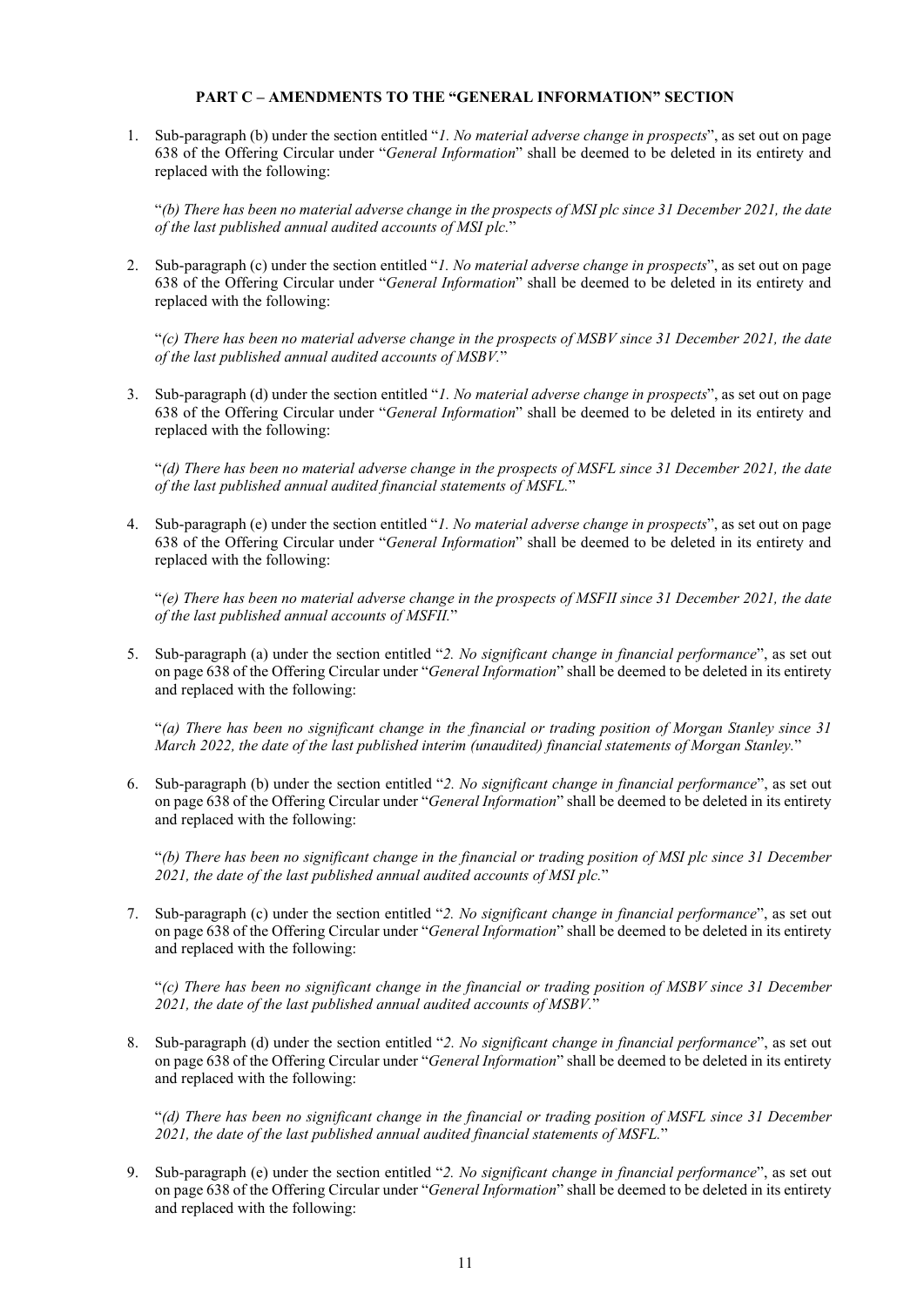"(e) There has been no significant change in the financial or trading position of MSFII since 31 December 2021, the date of the latest published annual accounts of MSFII."

10. Sub-paragraph (b) under the section entitled "3. Legal and arbitration proceedings", as set out on page 638 of the Offering Circular under "General Information" shall be deemed to be deleted in its entirety and replaced with the following:

"(b) the paragraphs beginning with "Legal" under the heading "Contingencies" under the heading "Commitments, Guarantees and Contingencies" in "Notes to Consolidated Financial Statements (Unaudited)" on pages 53 – 55 and the section entitled "Legal Proceedings" at page 66 of Morgan Stanley's Quarterly Report on Form 10- Q for the quarterly period ended 31 March 2022;"

11. The second paragraph under the section entitled "7. MSI plc", as set out on page 641 of the Offering Circular under "General Information" shall be deemed to be deleted in its entirety and replaced with the following:

"Deloitte LLP, Chartered Accountants and Registered Auditors (members of the Institute of Chartered Accountants of England and Wales) of 1 New Street Square, London EC4A 3HQ have audited the financial statements of MSI plc for the years ended 2021 and 2020 and unqualified opinions have been reported thereon."

12. The first, second and third paragraphs under the section entitled "8. MSBV", as set out on page 641 of the Offering Circular under "General Information" shall be deemed to be deleted in their entirety and replaced with the following:

"Deloitte Accountants B.V., independent auditors and certified public accountants of Gustav Mahlerlaan 2970, 1081, LA Amsterdam, The Netherlands, a member of the Netherlands Institute of Chartered Accountants (Nederlandse Beroepsorganisatie van Accountants) have audited the financial statements of MSBV for the year ended 31 December 2021 and the year ended 31 December 2020 and unqualified opinions have been reported thereon.

This document does not contain any other information that has been audited by Deloitte Accountants B.V..

The financial information in respect of MSBV has been prepared in accordance with International Financial Reporting Standards as adopted by the European Union for the years ended 31 December 2020 and 31 December 2021."

13. The first paragraphs under the section entitled "9. MSFL", as set out on page 641 of the Offering Circular under "General Information" shall be deemed to be deleted in its entirety and replaced with the following:

"Deloitte & Touche LLP, 30 Rockefeller Plaza, New York, NY 10112-0015, U.S.A., independent auditors, have audited the financial statements of MSFL as of and for the year ended 31 December 2021; and as of and for the year ended 31 December 2020, and unqualified opinions have been reported thereon, which include an explanatory paragraph referring to significant transactions with affiliates."

14. The first paragraph under the section entitled "10. MSFII", as set out on page 641 of the Offering Circular under "General Information" shall be deemed to be deleted in its entirety and replaced with the following:

"MSFII prepares annual accounts. The most recent published audited accounts of MSFII are in respect of the financial year ended 31 December 2021. MSFII will not prepare interim accounts."

15. Sub-paragraph (a) under the section entitled "11. Credit Ratings" on page 643 of the Offering Circular under "General Information" shall be deemed to be deleted in its entirety and replaced with the following:

"Notwithstanding the sub-section "Credit Ratings" in the "Information about Morgan Stanley" section of the Registration Document incorporated by reference herein, the credit rating of Morgan Stanley's short-term and long-term debt is (i) R-1 (middle) and A (high), with a stable outlook, by DBRS (ii) F1 and A, with a positive outlook, by Fitch, (iii) P-1 and A1, with a stable outlook, by Moody's, (iv) a-1 and A, with a stable outlook, by  $R&I$ ; and (v)  $A-2$  and  $A-$  with a stable outlook, by  $S&P$ ."

16. Sub-paragraph (d) under the section entitled "11. Credit Ratings" on page 643 of the Offering Circular under "General Information" shall be deemed to be deleted in its entirety and replaced with the following: